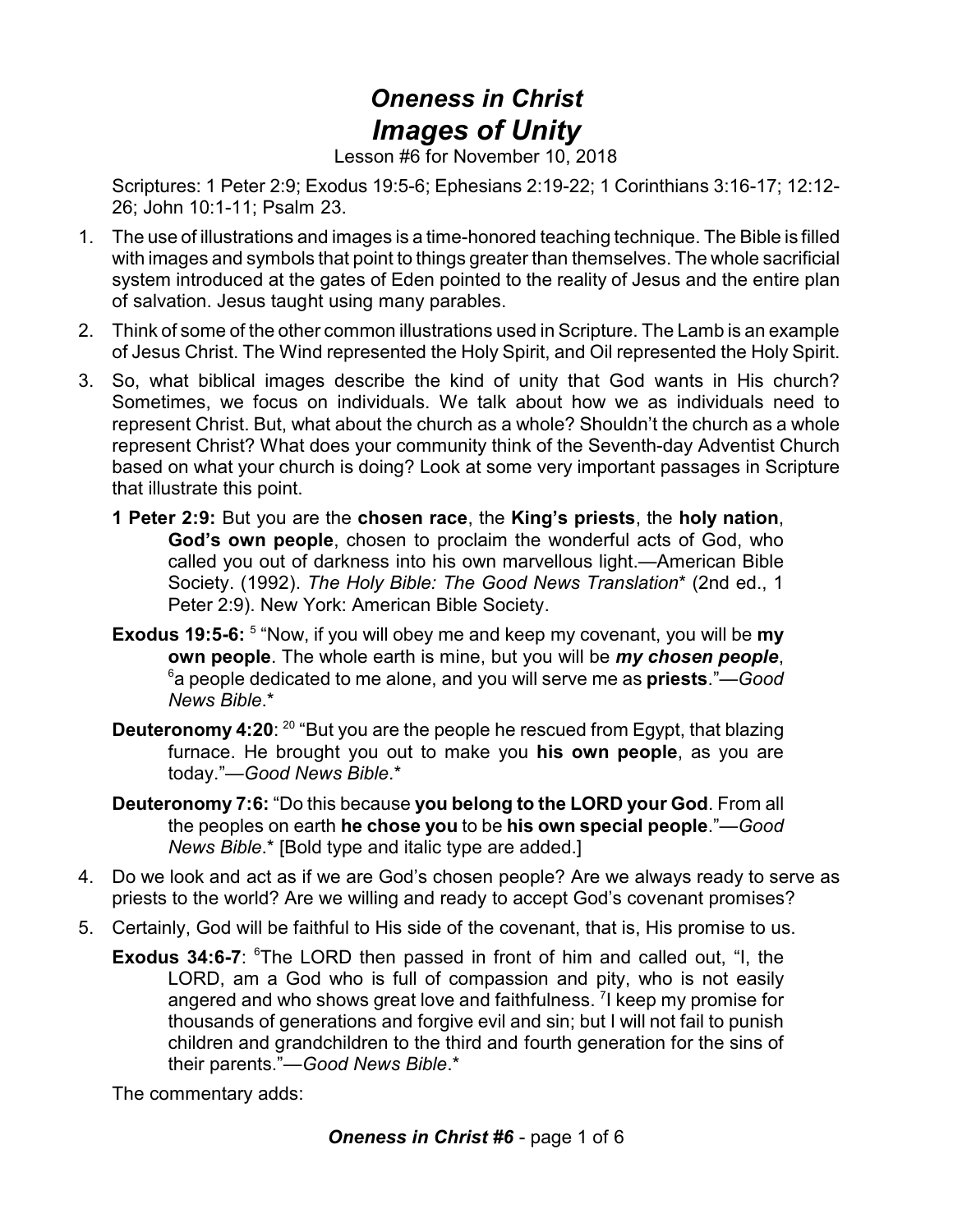God acquired the church as His own special possession in order that its members might reflect His precious traits of character in their own lives and proclaim His goodness and mercy to all men.—F. D. Nichol, editor, in article regarding *praises* in 1 Peter 2:10, *The SDA Bible Commentary*,\* vol. 7, 562.

- 6. So, why did God choose the Israelites to be His special people?
	- **Deuteronomy 7:6-8:** <sup>6</sup> "Do this because you belong to the LORD your God. From all the peoples on earth he chose you to be his own special people.

 $7$  "The LORD did not love you and choose you because you outnumbered other peoples; you were the smallest nation on earth. <sup>8</sup>But the LORD loved you and wanted to keep the promise that he made to your ancestors. That is why he saved you by his great might and set you free from slavery to the king of Egypt."—*Good News Bible*.\*

- 7. We know that Abraham is known as the father of the faithful. Were the children of Israel chosen just because of him? Moses assured them that God had made a promise to their ancestors. Who are the Christians' ancestors? Can we claim Jesus Himself and the disciples as our *ancestors in Christ*?
- 8. There are certainly no "holy nations" in our world today. Leaders of some nations may claim that they lead God's holy nation. Some nations are perhaps closer to that designation than others; but, none is close. So, where is this holy nation?
- 9. How does it impact your day-by-day behavior to know that you are one of the people of God? First of all, we need to understand that winning the great controversy was done by God Himself. We were not there, and we had no part in that victory. So, what is God's part? And what is our part? God won the great controversy at Calvary 2000 years ago. Even though we did not have any part in that, God has asked us to understand and share that good news with the world. Do we have the correct understanding of the message?
- 10. In 1 Peter 2:5, Christians are described as *living stones*. What does that mean?
	- **1 Peter 2:5**: Come as living stones, and let yourselves be used in building the spiritual temple, where you will serve as holy priests to offer spiritual and acceptable sacrifices to God through Jesus Christ.—*Good News Bible*.\*
- 11. Perhaps, Peter was thinking of Paul's discussion in Ephesians 2:19-22.
	- **Ephesians 2:19-22:** <sup>19</sup> So then, you Gentiles are not foreigners or strangers any longer; you are now fellow-citizens with God's people and members of the family of God. **<sup>20</sup>You, too, are built upon the foundation laid by the apostles and prophets, the cornerstone being Christ Jesus himself**.  $21$ He is the one who holds the whole building together and makes it grow into a sacred temple dedicated to the Lord. <sup>22</sup>**In union with him you too are being built together with all the others into a place where God lives through his Spirit.**—*Good News Bible*.\* [Bold type is added.]
- 12. So, what are the implications of being built into a sacred temple? Notice that Paul talked not only about an important building, a "sacred temple," but also he described that temple as being made up of living people.
- 13. So, what does it mean to recognize that Jesus Himself is the Foundation or the Chief Cornerstone of that building? Is Matthew 16:18-20 a contradiction to that?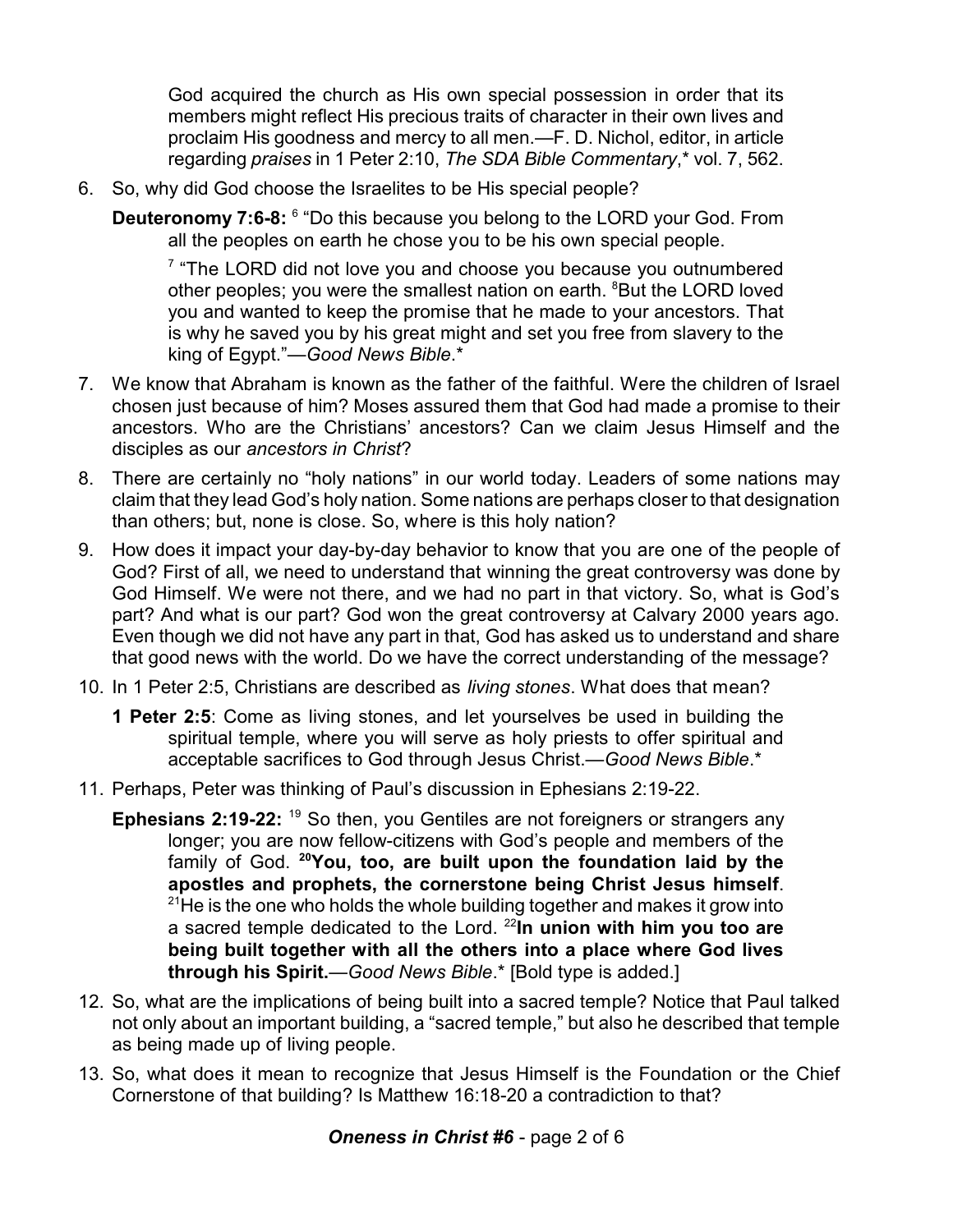- **1 Corinthians 3:11:** For God has already placed Jesus Christ as **the one and only foundation**, and no other foundation can be laid.—*Good News Bible*.\* [Bold type is added.]
- 14. What does it mean to suggest that we are part of the *household of God*? When someone says the word *home*, what does that imply to you? We think of fathers and mothers and brothers and sisters. What kind of relationship develops between individuals who grow up in the same home? Many stories could be told about the incredible loyalty that members of a home have demonstrated toward other members of the same family.
- 15. Do we feel a loyalty to other members of the church community as we should? We need to remember that we are related to every other member in our church and even in the larger worldwide church not only through our common ancestors Adam and Noah but also by being born again in the new birth of Jesus Christ.
- 16. Read 1 Corinthians 3:16-17 and 1 Corinthians 6:19-20.
	- **1 Corinthians 3:16-17:** <sup>16</sup> Surely you know that you are God's temple and that God's Spirit lives in you! <sup>17</sup>**So if anyone destroys God's temple, God will destroy him.** For God's temple is holy, and you yourselves are his temple.—*Good News Bible*.\*
	- **1 Corinthians 6:19-20:** <sup>19</sup>Don't you know that your body is the temple of the Holy Spirit, who lives in you and who was given to you by God? You do not belong to yourselves but to God; <sup>20</sup>he bought you for a price. So use your bodies for God's glory.—*Good News Bible*.\* [Bold type is added.]
- 17. What do you think Paul had in mind when he referred to the Corinthians with their squabbles, misunderstandings, and sins as *the temple of the Holy Spirit*? If anyone either from inside the church or from outside it tries to tear down the temple of God, how should we respond? Shouldn't we feel like other church members are our brothers and sisters in Christ? We need to defend the church by speaking the truth.
- 18. So, from where do conflicts within the church come? Could conflicts within the church destroy God's temple? Paul talked about envy, strife, and divisions. (1 Corinthians 3:2) There were certainly plenty of those in the church at Corinth.
- 19. As we know from our previous studies in the book of Acts, Paul wrote a very strong letter to the Corinthians after they rebuked and rebuffed him following a second brief visit there. That very strong letter may be what we find in 2 Corinthians 10-13. Is it time for God to write a very blunt letter to us? Or, has He already written that to us in Revelation 14:6-12?
- 20. Repeatedly in the New Testament, the church is referred to as *the body of Christ*. That is spelled out in great detail in 1 Corinthians 12:12-26.
	- **1 Corinthians 12:12-26:** <sup>12</sup> Christ is like a single body, which has many parts; it is still one body, even though it is made up of different parts. <sup>13</sup>In the same way, all of us, whether Jews or Gentiles, whether slaves or free, have been baptized into the one body by the same Spirit, and we have all been given the one Spirit to drink.

 $14$  For the body itself is not made up of only one part, but of many parts.  $15$ lf the foot were to say, "Because I am not a hand, I don't belong to the body," that would not keep it from being a part of the body. <sup>16</sup>And if the ear were to say, "Because I am not an eye, I don't belong to the body," that would not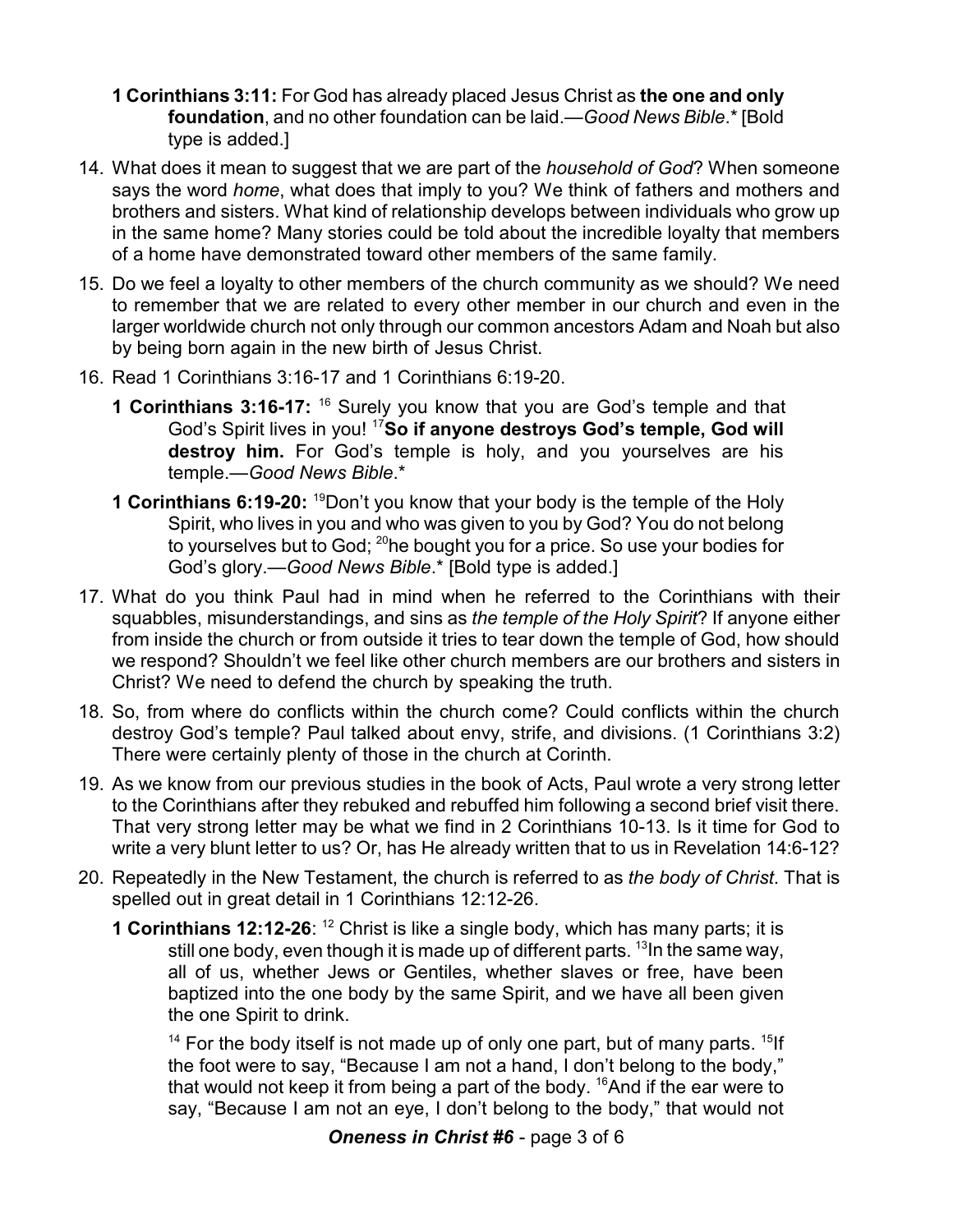keep it from being a part of the body. <sup>17</sup>If the whole body were just an eye, how could it hear? And if it were only an ear, how could it smell? <sup>18</sup>As it is, however, God put every different part in the body just as he wanted it to be.  $19$ There would not be a body if it were all only one part!  $20$ As it is, there are many parts but one body.

<sup>21</sup> So then, the eye cannot say to the hand, "I don't need you!" Nor can the head say to the feet, "Well, I don't need you!" <sup>22</sup>On the contrary, we cannot do without the parts of the body that seem to be weaker; <sup>23</sup>and those parts that we think aren't worth very much are the ones which we treat with greater care; while the parts of the body which don't look very nice are treated with special modesty,  $^{24}$ which the more beautiful parts do not need. God himself has put the body together in such a way as to give greater honour to those parts that need it.  $25$ And so there is no division in the body, but all its different parts have the same concern for one another. <sup>26</sup>lf one part of the body suffers, all the other parts suffer with it; if one part is praised, all the other parts share its happiness.—*Good News Bible*\* (1 Corinthians 12:12-26).

21. When a baby is born, the first thing everyone wants to know is if the baby is complete and normal. Even a small abnormality in any part of the body is considered to be a disaster. What should that teach us about the church? Not everyone can be the same part of the "body." Not everyone could be the head. Every part of the body has its designated use. And if it were possible for the individual parts of the body to speak, they would praise each other for faithfully doing what they were supposed to do.

> Paul's teaching in 1 Corinthians 12 conveys the profound reality that authentic Christian unity is not just *in* diversity, and certainly not *despite* diversity, but rather *through diversity*. We should not be surprised that it is the Holy Spirit who is the source of these expressions of diversity. Just as the human body is both incredibly unified and amazingly diverse, so ideally is the body of Christ, which through this diversity expresses the completeness and richness of the body of Christ.—*Adult Sabbath School Bible Study Guide*\* for Wednesday, November 7. [Italic type is in the source.]

- 22. So, how do we understand those words? If we are, indeed, God's final end-time remnant church, we need to be reaching out to every part of the world. No single individual or single cultural group could possibly do that. We need people of all languages, nationalities, tribes, cultures, etc. to help us finish this work. How many of us can speak all languages? Every one of us is dependent upon what Christ has done for us for salvation. If we recognize this common factor, we should be willing to work together as a single body.
- 23. Another image that is used very effectively in the Bible is the image of the shepherd with the sheep. See John 10:1-11. Jesus called Himself not only the Shepherd but also the Gate to the sheepfold. What is implied by those two images? Middle Eastern shepherds lead their sheep; they do not drive them. The sheep follow because they recognize the voice of their shepherd. The shepherd goes ahead and smooths the path, removing hazards and making sure that it is safe for the sheep to follow. Christ has been through everything for us. Could we ever claim that we have faced difficulties that He has not faced? Could we ever claim that He is not an adequate Shepherd?
- 24. Christ also described Himself as the *Gate*. What does that mean? In small Middle Eastern *Oneness in Christ #6* - page 4 of 6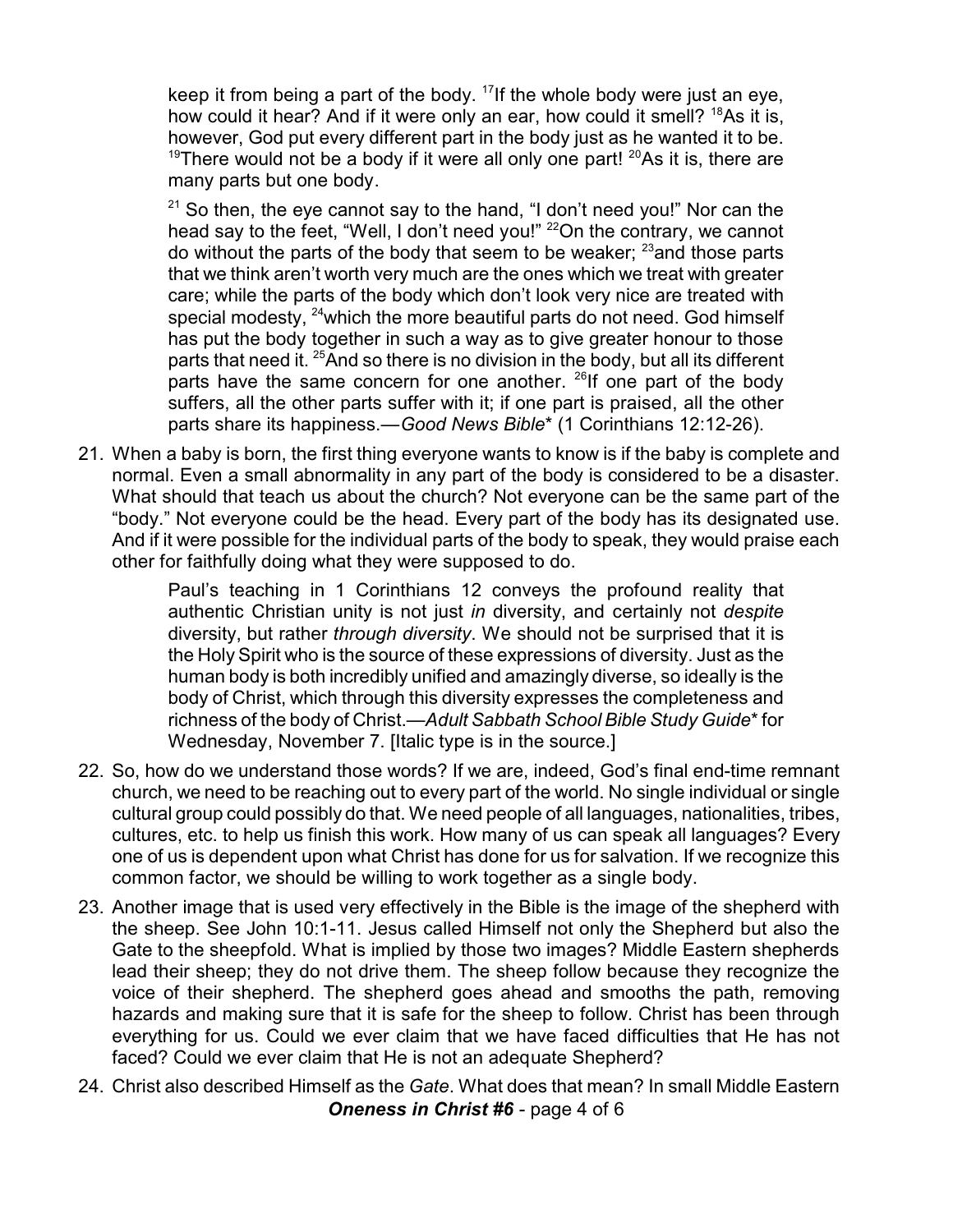communities, there is sometimes a single sheepfold where sheep of multiple shepherds are kept together. There is only one entrance, and that entrance is usually guarded. Thieves might try to climb over the back fence in one way or another to steal sheep. But, the shepherd comes to the gate, calls his sheep, and the sheep that belong to him follow him. If we are God's true sheep, we will recognize His voice by reading His Word.

- 25. We need to constantly remember that Christ gave His life for us.
- 26. Are you happy to be called *sheep*? Sheep are helpless and defenseless creatures. They have no horns or fangs with which to defend themselves or to attack a potential enemy. When facing danger, they often encircle themselves so their faces are inside the circle and their wooly backsides are facing outwards. That is the least vulnerable part of them. Huddling together is their safety mechanism. Does that tell us anything?
- 27. Often, a shepherd discovers that one of his sheep has wandered off. The shepherd will go and search almost endlessly to find that lost sheep, especially if it is a lamb. He then might need to carry that lamb home on his shoulders.
- 28. How important is it for us as Christians to follow the voice of our Shepherd? Are we daily listening to God's Word? And to the advice of our Shepherd?
- 29. As we know, the church has all kinds of problems. At one point, Ellen White was led to say:

**The church, enfeebled and defective, needing to be reproved, warned, and counseled, is the only object upon earth upon which Christ bestows His supreme regard.** The world is a workshop in which, through the cooperation of human and divine agencies, Jesus is making experiments by His grace and divine mercy upon human hearts.—Ellen G. White, *Review and Herald*,\* September 5, 1893, par. 6; *Testimonies to Ministers*\* 49.1-50.0; *Counsels to the Church*\* 240.3; *LDE*\* 52.2. [Bold type is added.]

30. But, enfeebled and defective as we may be, we have a faithful Savior. He gave all for us.

The soul that has given himself to Christ is more precious in His sight than the whole world. **The Saviour would have passed through the agony of Calvary that one might be saved in His kingdom**. He will never abandon one for whom He has died. Unless His followers choose to leave Him, He will hold them fast.—Ellen G. White, *The Desire of Ages*\* 480.5. [Bold type is added.]

## **Jesus would have died just for you!**

31. We are told, "God so loved the world." (John 3:16, *NKJV*\*) Do we understand the implications of that?

> "Therefore doth My Father love Me, because I lay down My life, that I might take it again." That is, **My Father has so loved you, that [484] He even loves Me more for giving My life to redeem you.** In becoming your substitute and surety, by surrendering My life, by taking your liabilities, your transgressions, I am endeared to My Father.—Ellen G. White, *The Desire of Ages*\* 483.5-484.0. [Bold type is added.]

32. If you travel through the Middle East, almost every ancient city will have the ruins of a fairly impressive temple structure of some kind. Those temples were built to honor pagan gods